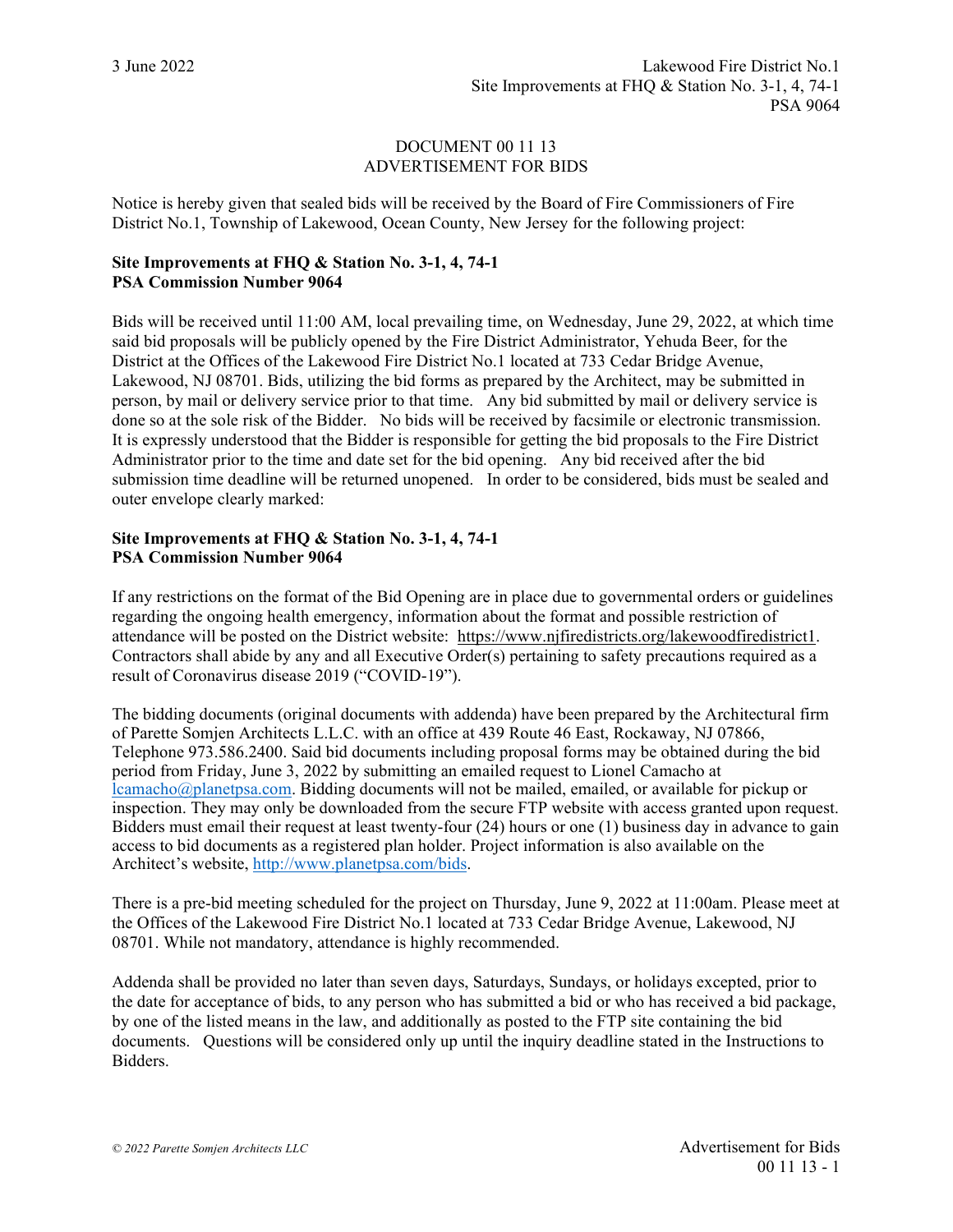The scope of this project includes, but is not limited to, replacement of existing concrete apron and other miscellaneous impervious surfaces at each of four different facilities.

Bids will be considered in accordance with N.J.A.C. 40A:11-1 et. seq.

Bids will be received from a Bidder for one price for the entire project, all trades, all inclusive.

No modifications to the enclosed Instructions to Bidders, General Conditions, Supplemental Conditions or Specifications will be permitted prior to bid acceptance except as may be allowed by addenda as outlined in the Specifications. Bids that propose modifications to the requirements shall result in rejection of the bid as being non-responsive.

All bidders are required to comply with the requirements of N.J.S.A. 10:5-31 et. seq., Affirmative Action Against Discrimination (N.J.A.C. 17:27-1 et. seq.). An Initial Project Workforce Report will be required from the successful Contractor. (Form AA-201).

Statement of Ownership Requirement: Pursuant to N.J.S.A. 52:25-24.2, Bidders shall submit a statement setting forth the names and addresses of all persons and entities that own ten percent or more of its stock or interest of any type at all levels of ownership.

Bidders and all subcontractors are required to comply with the Public Works Contractor Registration Act, (N.J.S.A. 34:11-56.51 et. seq.) and to possess current certification from the Division of Wage and Hour Compliance in the Department of Labor and Workforce Development at the time the bid is submitted. Bidders are also required to submit a Business Registration Certificate issued by the Division of Revenue in the New Jersey Department of Treasury prior to award.

All Bidders are required to submit with the bid, an affidavit by the Bidder that the Bidder is not, at the time of the bid, included on the New Jersey State Treasurer's List or the Federal Government List of Debarred, Suspended or Disqualified Firms or individuals pursuant to N.J.S.A. 52:32-44.1, N.J.A.C. 17:19-4 and N.J.A.C. 19:38A-4. Then, prior to contract award, the successful Bidder will be required to submit separate certification that all entities having controlling interest are not on the federal list of debarred contractors.

All Bidders are required to complete and submit, prior to contract award, a Disclosure of Investment Activities in Iran Form in accordance with N.J.S.A 52:32-58.

Bids must be accompanied by bid security in the form of (1) a bid bond or certified or cashier's check payable to the Board of Fire Commissioners of Fire District No.1, Township of Lakewood, equal to 10% of the amount of the bid, but in no case to exceed \$20,000.00 per N.J.S.A. 40A:11-21, and (2) Certificate of Consent of Surety per N.J.S.A. 40A:11-22. The successful bidder will be required to furnish additional bonds as specified in Document 00 21 13, "Instructions to Bidders."

The Board of Fire Commissioners of Fire District No.1, Township of Lakewood, reserves the right to reject all bids, to waive minor immaterial defects in any bid, or to award a lump sum contract, in accordance with applicable laws, including the requirements of the New Jersey Public Contract Law at N.J.S.A. 40A:11-1 et. seq. No bid may be withdrawn for a period of sixty (60) days after the opening date. The Contract will be awarded to the lowest responsible bidder as defined in N.J.S.A 40A:11-2, as applicable.